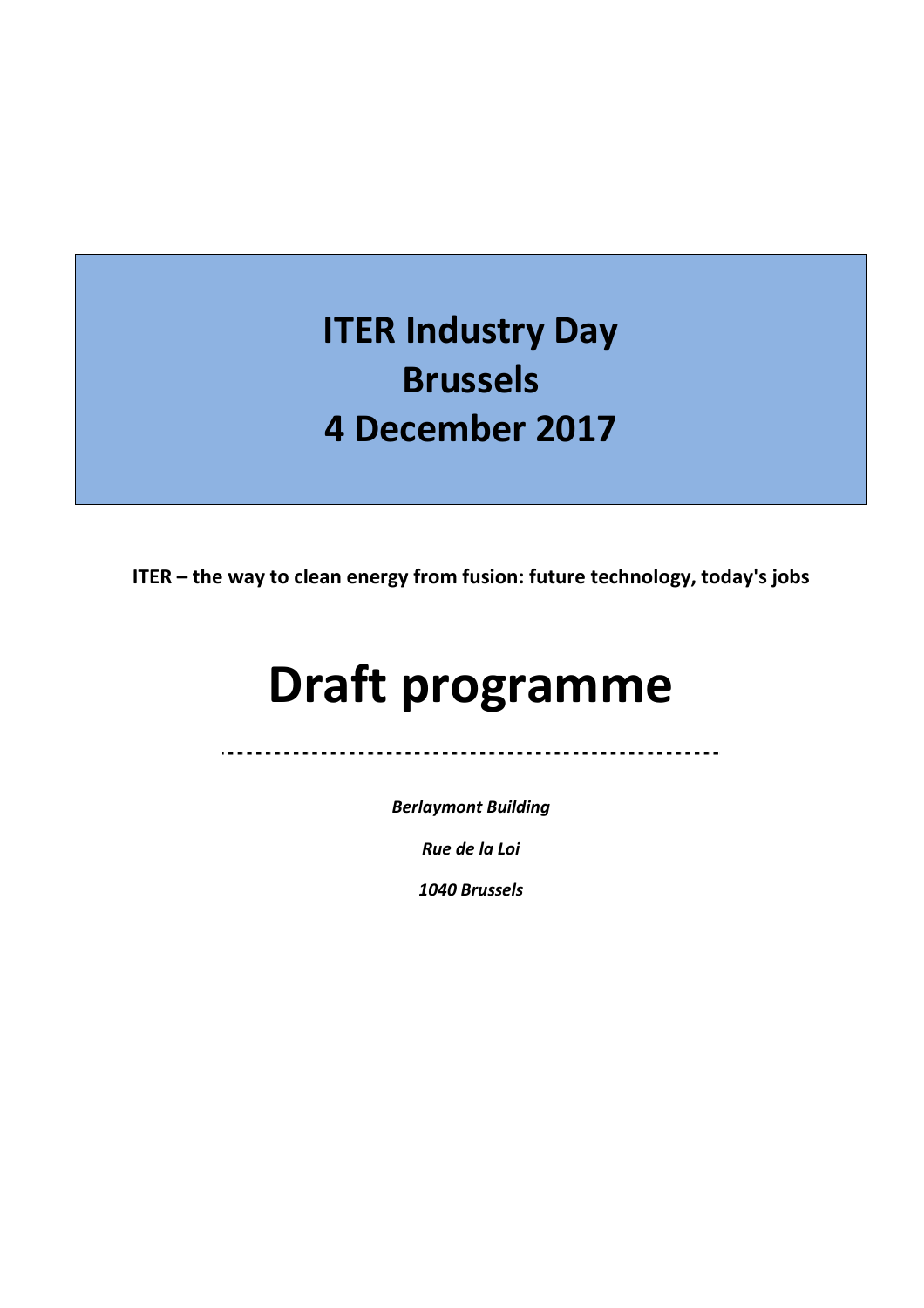### **1. General information**

#### **By way of invitation**

The European Commission convenes a one-day business conference to showcase, discuss and reinforce the benefits of European participation in the ITER project. This project, bringing fusion energy closer to realization, already offers important opportunities and results for the European economy and industries. The Directorate-General for Energy of the European Commission invites European businesses, policy-makers, scientists, civic society and media to take an active part in this event.

The key aims of the conference are:

- to demonstrate that ITER is not only promising clean abundant energy for the future but also already at present offers important opportunities for European industry

- to highlight the synergies and cross-cutting effects that participation in ITER brings to European industry, research communities as well as ordinary citizens.

#### **ITER in a nutshell**

Launched in 2006 by seven global partners (EU, China, India, Japan, South Korea, Russia and the USA), ITER is a pioneering project to demonstrate that fusion is a potential commercially exploitable sustainable energy source. ITER is under construction in the South of France, on a 180-hectare site, with over 10 million components being built in factories around the world. Around 75 % of the investment in ITER construction is spent on components and activities that result in the creation of new knowledge and cutting-edge technology, offering European high-tech industries and SMEs an excellent opportunity for innovation and the development of "spin off" products for exploitation outside fusion (such as the energy or the aviation sectors). The commissioning of the ITER reactor ("First Plasma") is planned for December 2025.

ITER will not only demonstrate the scientific feasibility of fusion but also resolve many technical issues and thereby take fusion to the point where industrial applications can be envisioned. By producing 500 MW of power from an input of 50 MW—a "gain factor" of 10—ITER will be the stepping stone for future demonstration of the feasibility of fusion power plants.

#### **A few words on the conference**

The major features of this event are:

- **General information**: Please note that a general information stand on ITER is in the exhibition area.
- **Exhibition:** xx stands in front of the meeting room will present fusion and energy related research and activities developed by enterprises involved in ITER.
- **Press/Media:** positive coverage of the event in relevant media will be prepared; journalists accredited with the Commission and thus having access to Berlaymont may be present at the event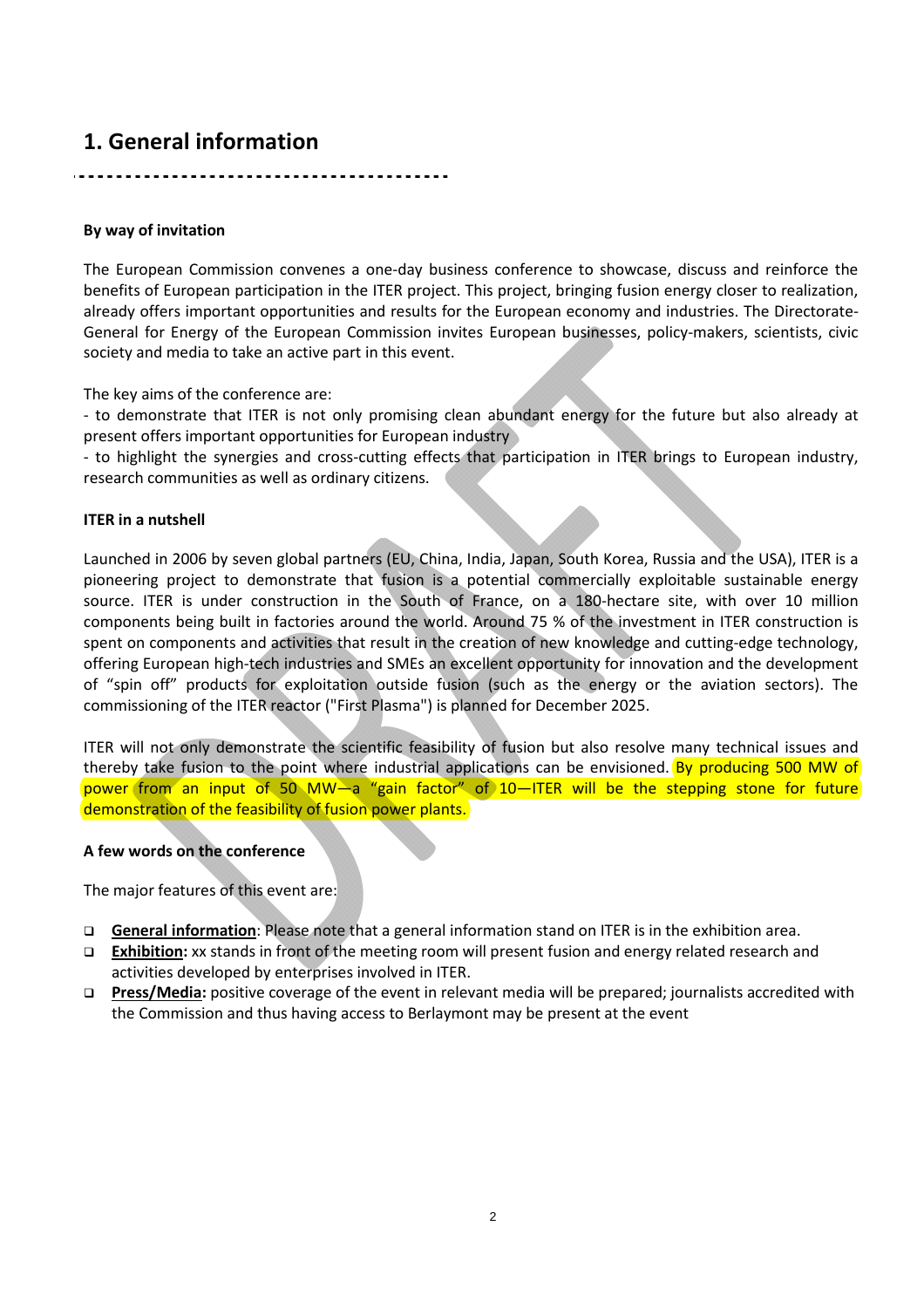## **2. Programme**

<u>. . . . . . .</u>

.......................

. **. . . . . . .** 

| <b>4 December morning</b> |                                                                                                                                                                                                                                                                                                                                                                                                                                                                                                                                                                                                                                                                                                                                                                                                                                                                                                                                                                                                                                                                                                                                                                                                                                                                                          |  |
|---------------------------|------------------------------------------------------------------------------------------------------------------------------------------------------------------------------------------------------------------------------------------------------------------------------------------------------------------------------------------------------------------------------------------------------------------------------------------------------------------------------------------------------------------------------------------------------------------------------------------------------------------------------------------------------------------------------------------------------------------------------------------------------------------------------------------------------------------------------------------------------------------------------------------------------------------------------------------------------------------------------------------------------------------------------------------------------------------------------------------------------------------------------------------------------------------------------------------------------------------------------------------------------------------------------------------|--|
| 8:30                      | Welcome coffee and exhibition viewing                                                                                                                                                                                                                                                                                                                                                                                                                                                                                                                                                                                                                                                                                                                                                                                                                                                                                                                                                                                                                                                                                                                                                                                                                                                    |  |
| 9:30<br>10:30             | <b>Opening session</b><br><b>Moderator:</b> Dominique Ristori, DG ENER, European Commission<br>Speakers:<br>Miguel Arias Cañete, European Commissioner in charge of Climate Action and Energy<br>$\bullet$<br>Bernard Bigot, Director-General, ITER Organization<br>$\bullet$<br>Frederique Vidal, Minister for Higher Education, Research and Innovation, France (invited)<br>$\bullet$<br>Jerzy Buzek, Member of the European Parliament, Chair, ITRE Committee<br>ITER as a source of direct benefits for the economy and society at large<br>This round table will look at the present impact of ITER activities for European technology and business<br>development opportunities in all sectors (including the lower skill job market and students) in terms of job<br>creation, contracts, benefits and synergies, etc.<br>Moderator: Johannes Schwemmer, Director, Fusion for Energy or<br>Daniel Verwaerde, High Representative of France for ITER<br>Keynote speakers:<br>Günther H. Oettinger, European Commissioner in charge of Budget & Human Resources<br>Panelists:<br>Martina Dlabajova, Member of the European Parliament<br>$\bullet$<br>Indrek Tarand, Member of the European Parliament<br>$\bullet$<br>Giuseppe Taddia, General Manager, O.C.E.M. SpA<br>$\bullet$ |  |
|                           | Luca Tosto, Managing Director, Walter Tosto<br>$\bullet$<br>Franz Leher, Business Head, MAN<br>$\bullet$<br>Rafael Trivino, General Manager, ENSA<br>$\bullet$<br>Anne Neumann, Saarschmiede GmbH Freiformschmiede (invited)                                                                                                                                                                                                                                                                                                                                                                                                                                                                                                                                                                                                                                                                                                                                                                                                                                                                                                                                                                                                                                                             |  |
| 12:00                     | Lunch break with buffet lunch (a separate VIP lunch for speakers - CEOs, MEPs, Commissioners)                                                                                                                                                                                                                                                                                                                                                                                                                                                                                                                                                                                                                                                                                                                                                                                                                                                                                                                                                                                                                                                                                                                                                                                            |  |
|                           | <b>4 December afternoon</b>                                                                                                                                                                                                                                                                                                                                                                                                                                                                                                                                                                                                                                                                                                                                                                                                                                                                                                                                                                                                                                                                                                                                                                                                                                                              |  |
| 13.30                     | <b>Start of afternoon session</b><br>Video message by Commission-Vice President for Energy Union Maroš Šefčovič                                                                                                                                                                                                                                                                                                                                                                                                                                                                                                                                                                                                                                                                                                                                                                                                                                                                                                                                                                                                                                                                                                                                                                          |  |
|                           |                                                                                                                                                                                                                                                                                                                                                                                                                                                                                                                                                                                                                                                                                                                                                                                                                                                                                                                                                                                                                                                                                                                                                                                                                                                                                          |  |

. . . . .